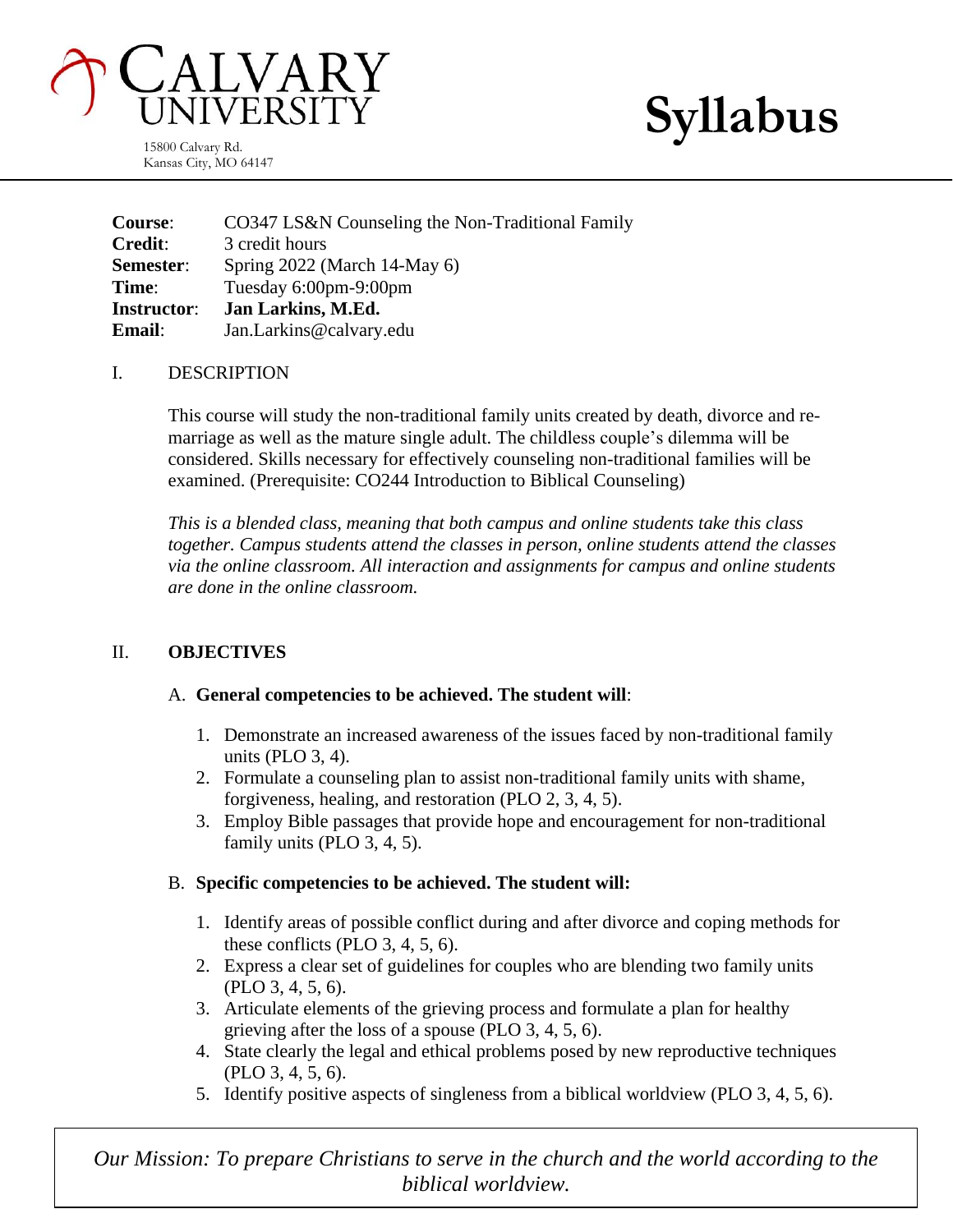CO347 E & N-E Counseling the Non-Traditional Family Spring 2022 2

#### IV. **METHODS**

- A. Teaching
	- 1. Lectures by the instructor
	- 2. Large group discussion
	- 3. Small group discussion
	- 4. Research and writing
	- 1. Letter/Numerical Grade Scale

| rade Value Grade Point Valu |              |           |     |
|-----------------------------|--------------|-----------|-----|
| Per Semester Hour           |              |           |     |
|                             | A            | 100-93    | 4.0 |
|                             | $A-$         | 92-90     | 3.7 |
|                             | $B+$         | 89-87     | 3.3 |
|                             | B            | 86-83     | 3.0 |
|                             | $B -$        | 82-80     | 2.7 |
|                             | $C+$         | 79-77     | 2.3 |
|                             | $\mathsf{C}$ | 76-73     | 2.0 |
|                             | $C -$        | 72-70     | 1.7 |
|                             | $D+$         | 69-67     | 1.3 |
|                             | D            | 66-63     | 1.0 |
|                             | D.           | $62 - 60$ | 0.7 |
|                             | F            | $59-0$    | 0.0 |

**Grading Scale** Grade Value Grade Point Value

#### V. **COURSE SUPPLEMENTAL INFORMATION**

Students are expected to maintain classroom decorum that includes respect for other students and the professor, prompt and excellent attendance, and an attitude that seeks to take full advantage of the educational opportunity. Students are to refrain from using cell phones and handheld devices during class. Playing games, browsing the internet, using email, instant messaging, or text messaging, etc. are considered unacceptable when class is in session. In addition, the student will be expected to contribute to class discussions in a positive manner which shows respect for the views of others. Failure to maintain this standard may result in a **full letter grade deduction from their overall grade.**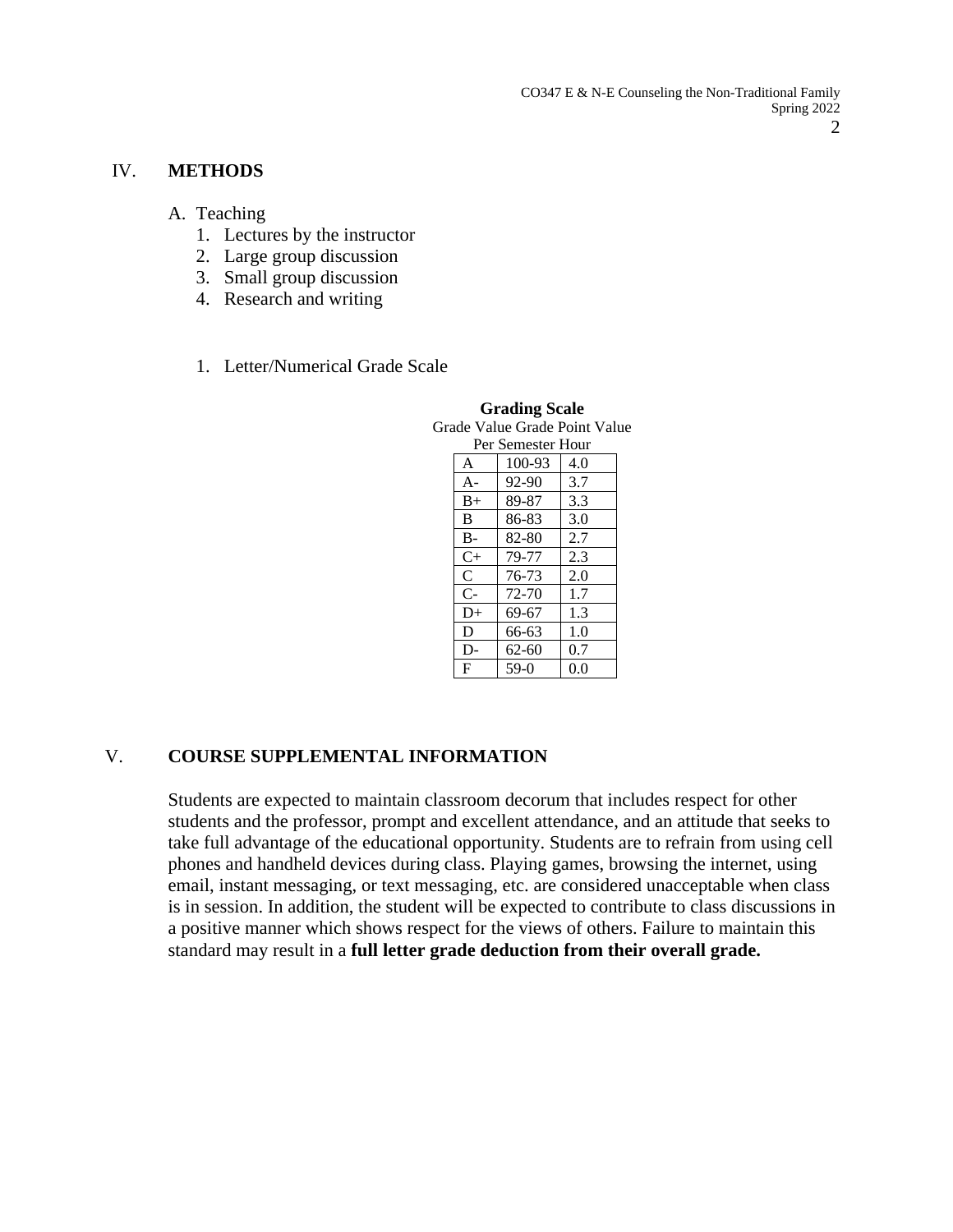### V. **MATERIALS**

### **A. Bible**

The Bible is a required textbook in every course at Calvary University. To facilitate academic level study, students are required to use for assignments and research an English translation or version of the Bible based on formal equivalence (meaning that the translation is generally word-for-word from the original languages), including any of the following: New American Standard (NASB, English Standard Version (ESV), New King James (NKJV), or King James (KJV). Other translations and versions based on dynamic equivalence (paraphrases, and thought-for-thought translations like NLT and NIV) may be used as supplemental sources. Please ask the professor if you have questions about a particular translation or version.

# **B. Required Textbooks**

Adams, Jay E. 1986. *Marriage*, *Divorce and Remarriage in the Bible,* Grand Rapids, MI: Zondervan. ISBN: 9780310511113 \$10.99 Kindle version is not available.

Parrott, Dr. Less & Dr. Leslie Parrott. 2001. *Saving Your Second Marriage Before It Starts: Nine Questions to Ask Before (and After) You Remarry*. Zondervan. ISBN: 9780310207481 \$17.99 Kindle version available.

C. Recommended Books or Other Resources See Supplementary Bibliography provided by instructor.